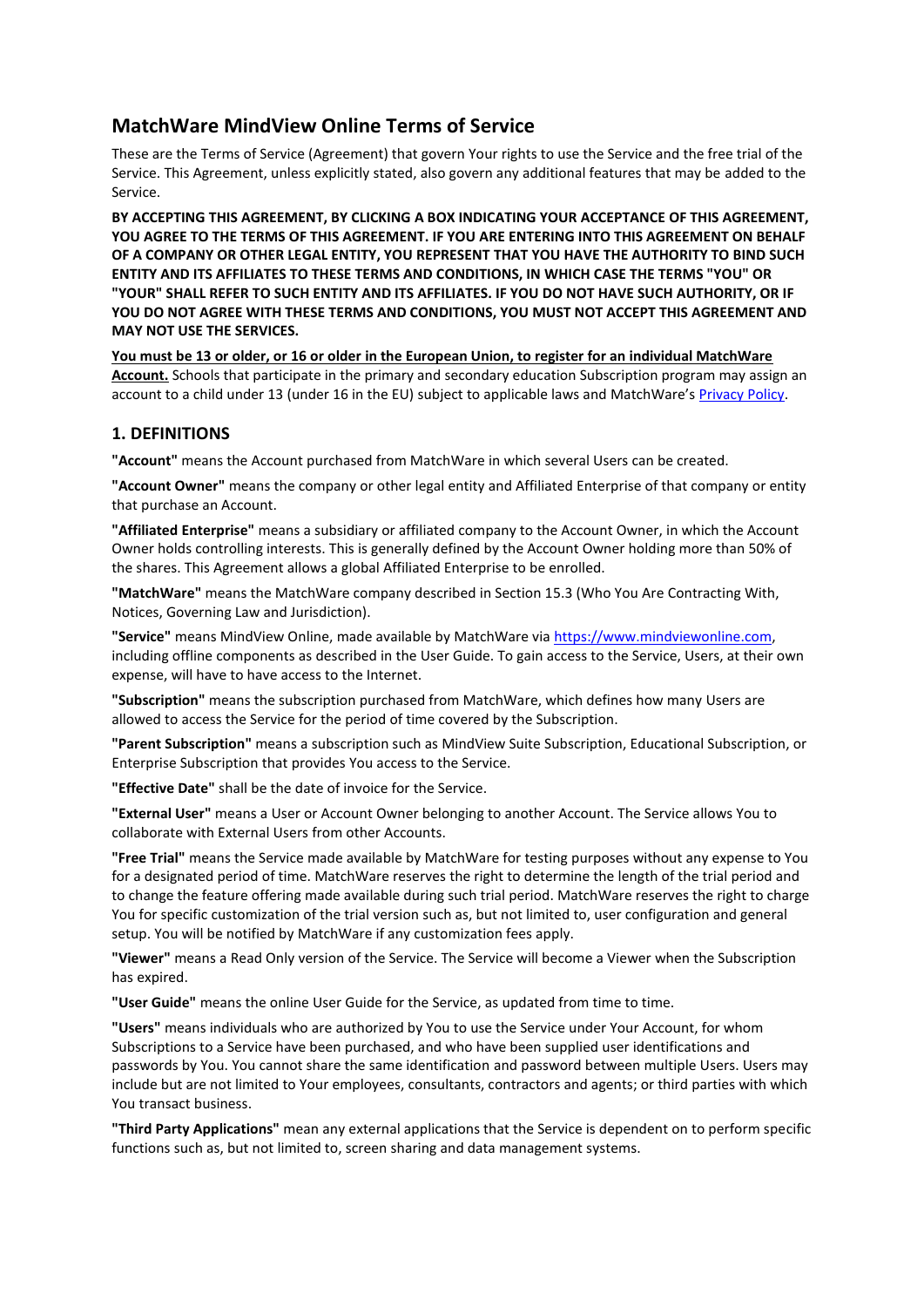**"You"** or **"Your"** means the Account Owner or any authorized User of the Account. The Account owner and Users are also referred to as Internal Users.

**"Your Data"** or **"Content"** means all electronic data or information submitted by You to the Services.

## **2. USE OF SERVICE**

### **2.1 Your Responsibilities**

- A. You shall be responsible for acceptance and compliance with this Agreement.
- B. You may not make the Service available to anyone other than Users, sell, resell, rent or lease the Service.
- C. You shall use reasonable commercial efforts to prevent unauthorized use of the Service and inform MatchWare immediately when such unauthorized usage is known.
- D. You shall be responsible for maintaining the confidentiality of usernames and passwords.
- E. You shall be responsible for the contents submitted through the Service in terms of legality, accuracy and integrity of Your Data. You may not store or submit tortuous, infringing or libelous material, nor Data that violates with third party rights.
- F. You may not store and submit any Malicious Code such as viruses, worms, Trojan horses etc.
- G. You may not interfere or disrupt the Service or servers or networks related to the Service, including attempting to gain unauthorized access to the Service and its related systems.
- H. You may not upload, email, transmit, post or make available any Data that is of a "spamming" nature.

#### **2.2 MatchWare Responsibilities**

#### **2.2.1 Service Accessibility**

MatchWare will use commercially reasonable efforts to make the Service available 24 hours a day, 7 days a week, except for scheduled maintenance, Force Majeure, or Internet service provider failures or delays. MatchWare will give at least 24 hours notification on scheduled maintenance through the Service. However, when urgent major fixes need to be performed, MatchWare will reserve the right to engage in emergency maintenance without prior notice. MatchWare makes no warrants of service accessibility in conjunction with Third Party Applications.

## **3. USAGE LIMITATIONS**

The Service is subject to limitations such as, but not limited to, the storage space You purchased with the Service, scheduled maintenance, Your Internet service provider etc. You are provided 1GB of storage space per User.

## **4. PAYMENT AND FEES**

The Service is sold as a yearly Subscription for which the Account Owner is invoiced. Your credit card or other form of payment will be charged or otherwise debited annually. MatchWare or its online e-commerce partner will store Your payment information (e.g. credit card information) in order to automatically renew Your Subscription.

Your Subscription will automatically be renewed and You will be charged or invoiced unless You notify MatchWare prior to the renewal date that You do not wish to renew. If You are an Educational entity where it has been agreed that a new Purchase Order has to be issued prior to the renewal Your Subscription will not be renewed until a new Purchase Order has been processed by MatchWare.

Payment obligations are non-cancelable and fees paid are non-refundable. Reducing the number of User licenses shall only take effect at the end of the then current Subscription Period, and shall not involve any form of repayment or refund. If You have purchased multiple User licenses as a bundle, if applicable, such licenses cannot be disaggregated and You will not be entitled to credit or swaps even if You decide not to install all licenses purchased as a part of the bundle.

You are responsible for paying all taxes associated with Your purchase. In the event that MatchWare has a legal obligation to collect such taxes, MatchWare shall add the applicable taxes to the sales price payable by the Account Owner.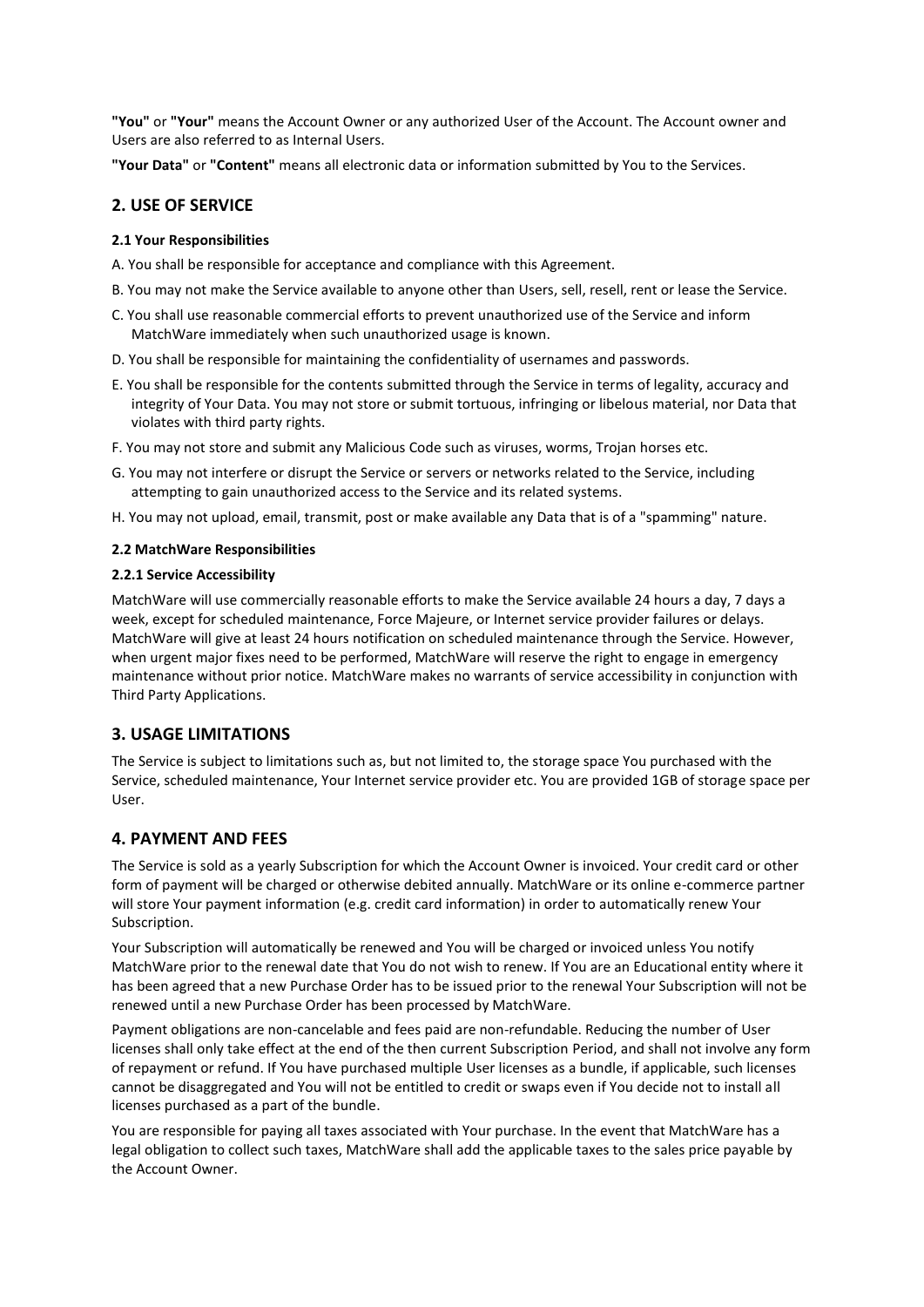#### **4.1 Parent Subscription**

If You are using the Service through a Parent Subscription, payment and fees from the Parent Subscription You entered with MatchWare will apply.

## **5. TERM AND TERMINATION**

### **5.1 Term**

The term of the Agreement will be for a period of (1) one year from the Effective Date, hereafter referred to as the initial Subscription Period. Thereafter, this Agreement will renew automatically for successive one (1) year periods, unless it is terminated in writing or through automated cancellation links by one of the parties prior to the end of the current Subscription Period.

Termination of the Agreement is only effective if one party gives notice of termination to the other party prior to the end of the then current Subscription Period. In the event that a notice of termination is not given in accordance with these rules, the Agreement will renew automatically for another (1) one year Subscription Period at the then current list price.

If You have entered a Multi-Year Subscription Agreement, such as, but not limited to, an Educational or Enterprise site license Subscription, the term will be from the effective date till the last day of the last Subscription Period. The renewal of such Multi-Year Subscriptions will be subject to the Agreement entered.

For the avoidance of doubt, any such termination shall only take effect at the end of the then current Subscription Period, and shall not involve any form of repayment or refund.

### **5.2 Termination for Cause**

Either Party may terminate this Agreement early in accordance with the following terms and conditions: (i) immediately upon written notice to the other party in the event that the other party is bankrupt or dissolved or makes an assignment of all or substantially all of its assets for the benefit of its creditors or (ii) upon thirty (30) calendar days prior written notice to the other party in the event of a material breach by the other party of any terms and conditions of this Agreement and the failure to cure such material breach during such thirty (30) calendar day period. If either party defaults on its material obligations under this Agreement, the nondefaulting party shall notify the defaulting party in writing specifying the nature of the default.

#### **5.3 Effect of Termination**

Upon any termination for cause by You, MatchWare will refund You pro-rated prepaid fees for all Subscriptions for the remainder of the current Subscription period. Upon any termination for cause by MatchWare, You shall pay any unpaid fees covering the remainder of the current Subscription period after the termination date. In no event shall any termination relieve You of the obligation to pay any fees payable to MatchWare for the period prior to the effective date of termination.

#### **5.4 Parent Subscription**

If You are using the Service through a Parent Subscription, Term and Termination from the Parent Subscription You entered with MatchWare will apply.

## **6. STORAGE OF DATA AND GENERAL PRACTICE**

When a Subscription expires MatchWare will store Your Data for 60 days allowing You to access Your Data if You decide to extend the Service within the 60 days. When using the free trial Your Data will also be stored for 60 days after the free trial expires, allowing You to access Your Data if You purchase the Service within the 60 days. After the Subscription expires the Service turns into a Viewer, allowing You read only access to Your documents. Unless the Subscription is renewed, all Your online documents will be deleted after 60 days. MatchWare reserves the right to change without notice the length of time Your Data is stored after a Subscription expires or the free trial expires.

MatchWare will use commercially reasonable efforts to store Your Data securely. You agree that MatchWare has no responsibility or liability for the deletion of Your Data stored or transmitted by the Service. You agree that when the Account You are working in has reached its storage limit no more contents can be submitted unless You purchase additional storage space.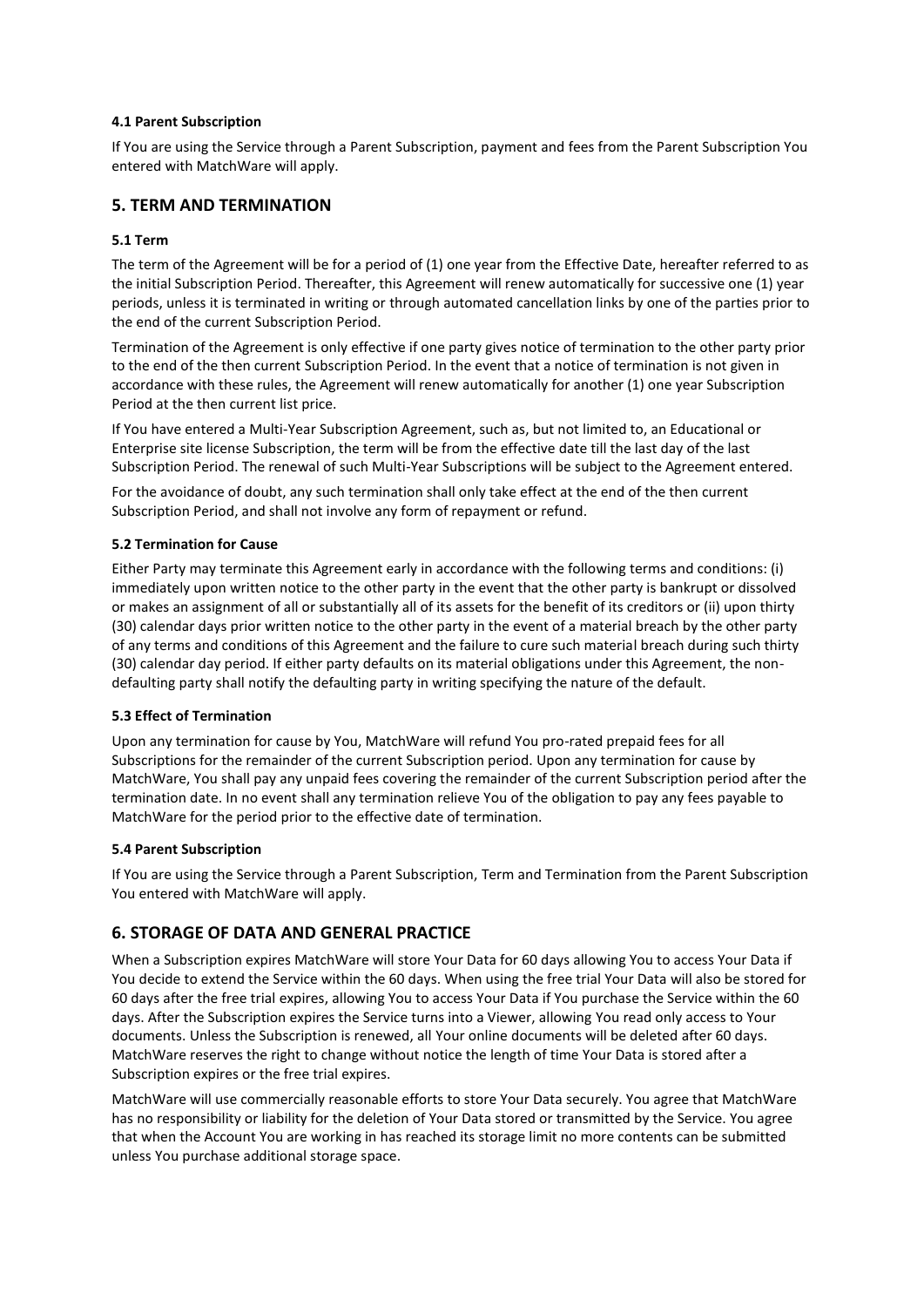#### **6.1 Data Integrity**

MatchWare does not control the Data submitted through the Service and therefore does not guarantee the legality, accuracy and integrity of such Data.

#### **6.2 Disclosure**

You acknowledge, consent and agree that MatchWare may access, preserve and disclose Your Data if required by law to do so or in a good faith belief that such actions are reasonably necessary to enforce these Terms of Service, comply with the legal process, respond to claims that Your Data violates the rights of third parties, respond to Your requests for customer service and protect the rights, property and personal safety of MatchWare, Users and the public. You agree that MatchWare reserves the right to modify and change general practices and limits from time to time.

### **6.3 Statistics**

You acknowledge, consent and agree that MatchWare may use Your Data for usage statistics to enhance future development of The Service, as long as MatchWare removes all references to You and personal information of Users included in Your Data.

## **7. SPECIFIC SOFTWARE TERMS AND CLIPART**

### **7.1 MindView Public Maps Library**

When publishing documents to the MindView Public Maps Library, You accept and agree to the Terms of Service to the Public Maps Library [\(https://link.matchware.com/tos\\_publicmaps\)](https://link.matchware.com/tos_publicmaps). You understand and agree that the documents published and shared on the Public Maps Library are viewable for everyone and can be downloaded and used by other Users according to the Terms of Service.

### **7.2 MindView Drive**

When using MindView Drive to save, share, and collaborate on documents, You accept and agree to the Terms of Service to MindView Drive [\(https://link.matchware.com/tos\\_mindviewdrive\)](https://link.matchware.com/tos_mindviewdrive).

#### **7.3 Clipart**

This Service may contain clipart ("Clipart") such as images and icons etc. All intellectual copyright for the Clipart is owned by MatchWare A/S or licensed by MatchWare A/S.

MatchWare grants You a non-exclusive, non-sublicensable right to use the Clipart in documents and websites created with this Service. There is no royalty due for such use to MatchWare. The Clipart may not be sublicensed or made available to any person or entity that does not have a legal license of this Service.

## **8. PRIVACY AND DATA**

In the event that MatchWare is a data processor or sub-data processor of personal data in connection with a Product or the provision of Professional Services, MatchWare treats Your personal data in compliance with applicable laws. For more information, see MatchWare's [Privacy Policy](https://link.matchware.com/privacy_policy) and [Data Security Policy.](https://link.matchware.com/data_security_policy)

## **9. SUPPORT**

MatchWare will provide online support (Level 1) for the Service at no additional charge.

To access the FAQ: <https://faq.matchware.com/en/>

Submit questions under the "Contact" tab.

Phone support (Level 1) is provided for technical issues (including Service defects), but not custom configurations, operational inquiries or general use. Phone support can be obtained at these offices during normal business hours:

MatchWare US: 1-800-880-2810, 9am to 6pm EST

MatchWare UK: +44 208 940 9700, 9am to 6pm GMT

MatchWare France: (0)810000172, 9am to 6pm GMT+1

MatchWare Germany: 040 543764, 9am to 6pm GMT+1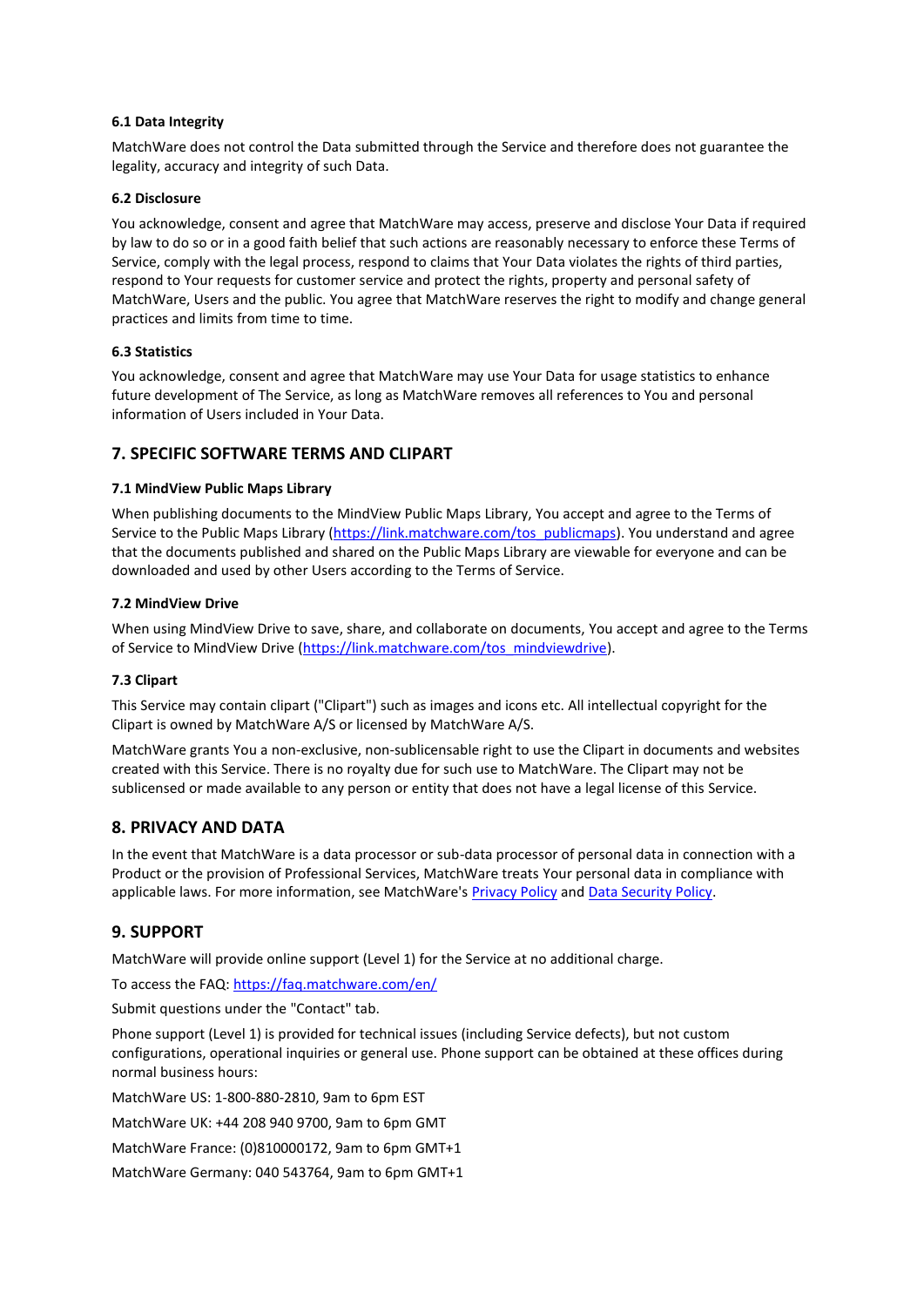MatchWare DK: +4586208820, 9am to 5pm GMT+1

For Level 2 and 3 support, which includes custom configuration, operational inquiries, general use and training, You must purchase Support Packages.

MatchWare will use its best efforts to recreate and resolve defects with respects to the Service. However, You might be asked to validate Your issues in an isolated environment in order to proceed with a resolution. If MatchWare needs to access Your Data, You must provide MatchWare written consent and acceptance therefore.

Support is available in English, French, German, and Danish.

Business hours and languages supported are subject to change by MatchWare at any given time as long as the support level is not reduced.

## **10. INTELLECTUAL PROPERTY RIGHTS**

MatchWare A/S or its affiliates own all intellectual property rights in and to the Service and the accompanying user documentation (including all enhancements, additions, modifications, or material alterations thereto and copies thereof). You acknowledge and agree that nothing in this Agreement shall, or shall be construed to, grant You any rights to patents, copyrights, trade secrets, trade names, trademarks, or service marks within, in, or associated with MatchWare or the Service, whether registered or unregistered. MatchWare A/S retains all rights not expressly granted.

#### **10.1 Suggestions**

MatchWare will have worldwide, irrevocable, royalty-free, perpetual license to use, develop and include in the Service any suggestions, recommendations or improvement requests or feedback from You, including Users, to the Service.

## **11. CONFIDENTIALITY**

#### **11.1 Definition of Confidential Information**

"Confidential Information" means information of value to the owner of such information, not generally known to the public, and treated as confidential. Confidential Information shall include Your Data, MatchWare Confidential Information shall include the Service, and Confidential Information may include Terms of Service in this Agreement. For the avoidance of doubt, Confidential Information includes all proprietary software, documentation, and business information, including, but not limited to, software applications, software application releases, licensing, pricing, techniques, algorithms, processes, financial information, sales and marketing information.

However, Confidential Information (other than Your Data) does not include information that: (a) is publicly available prior to or at the time of disclosure, or later becomes publicly available through no act of the Receiving Party; (b) was, prior to disclosure hereunder, rightfully known to the Receiving Party (other than in connection with this Agreement) without confidentiality restriction; (c) is developed by the Receiving Party independently of any of the Confidential Information received in confidence from Disclosing Party, as evidenced by the Receiving Party's written records; or (d) is rightfully received by the Receiving Party from a third party without restriction and without breach of any obligations of confidentiality running to the Disclosing Party.

Each party acknowledges that, as a result of this Agreement, it may gain access to certain Confidential Information of the other party. For purposes of this Agreement, the party disclosing Confidential Information is considered the "Disclosing Party", and the party receiving such Confidential Information is considered the "Receiving Party".

During the term of this Agreement and for a period of five (5) years thereafter, each Receiving Party agrees:

- a. To hold the Disclosing Party's Confidential Information in strict confidence, using the same degree of (but no less than reasonable) care and protection that it exercises with its own Confidential Information of a similar nature;
- b. Not to reproduce, reverse engineer, decompile, or disassemble the Confidential Information by any means or for any purpose;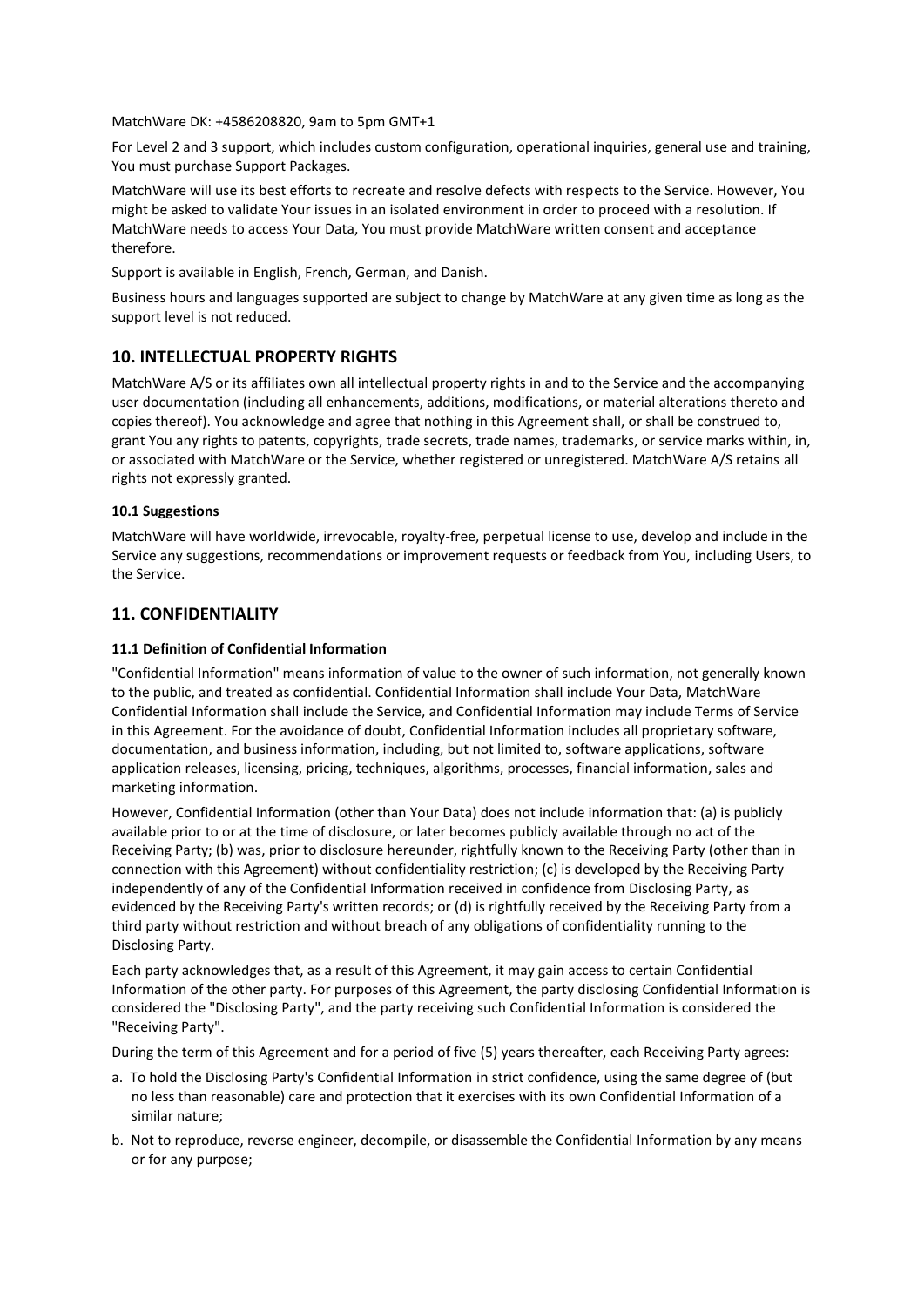- c. Not to directly or indirectly disclose, distribute, or otherwise make available any Confidential Information of the Disclosing Party to a third party;
- d. Not to copy or use Disclosing Party's Confidential Information for any purpose other than as necessary to fulfill Receiving Party's obligations or exercise its rights under this Agreement;
- e. To disclose the other party's Confidential Information only to its employees with a need to know in order to fulfill such party's obligations hereunder and who have been informed of and have agreed to abide by the provisions of this Agreement; and
- f. To disclose Confidential Information of the Disclosing Party to the extent that such disclosure is approved in writing by the Disclosing Party or is required by law or by the order of a court or similar judicial or administrative body, provided that the Receiving Party notifies the Disclosing Party of such required disclosure promptly and in writing and cooperates with the Disclosing Party, at the Disclosing Party's reasonable request and expense, in any lawful action to contest or limit the scope of such required disclosure.

## **12. WARRANTIES AND DISCLAIMERS**

### **12.1 Warranties**

YOU AGREE TO AND UNDERSTAND THAT EXCEPT AS SUCH DISCLAIMER MAY BE LIMITED BY APPLICABLE LAW OR AS OTHERWISE SET FORTH HEREIN:

- 1. MATCHWARE EXPRESSLY DISCLAIMS ALL WARRANTIES OF ANY KIND, WHETHER EXPRESS OR IMPLIED, INCLUDING, WITHOUT LIMITATION, THE IMPLIED WARRANTIES OF MERCHANTABILITY, FITNESS FOR A PARTICULAR PURPOSE AND NON-INFRINGEMENT;
- 2. MATCHWARE MAKES NO WARRANTY WITH RESPECT TO PERFORMANCE, SECURITY, CAPABILITY, CURRENTNESS, OR THAT THE SERVICE WILL MEET YOUR REQUIREMENTS;
- 3. MATCHWARE MAKES NO WARRANTY THAT THE SERVICE WILL BE ERROR-FREE, SECURE AND UNINTERRUPTED, NOR THAT ERRORS WILL BE CORRECTED;
- 4. MATCHWARE MAKES NO WARRANTY FOR UNAUTHORIZED USE OF THE SERVICE. USE OF THE SERVICE IS AT YOUR OWN DISCRETION AND RISK, AND YOU WILL BE SOLELY RESPONSIBLE FOR ANY RISK.

## **13. LIMITATION OF LIABILITY**

The entire and exclusive liability and remedy for breach of the foregoing limited warranty shall be limited to refund provided in Section 5 (Term and Termination). In no event shall either party be liable to the other party for any special, indirect, consequential, exemplary, punitive, incidental, or similar damages, including but not limited to, loss of profit, data, or use of the Service, even if MatchWare has been advised of the possibility of such damages. MatchWare makes no representation or warranty that the Service or documentation are "error free" or meet any of the Users particular standards, requirements, or needs. In no event shall MatchWare's liability exceed the amount paid by You hereunder in the 12 months preceding the incident. To the extent that applicable law does not allow the exclusion or limitation of implied warranties or limitation of liability for incidental or consequential damages the above limitation or exclusion may not apply to You.

## **14. MUTUAL INDEMNIFICATION**

#### **14.1 Indemnification by MatchWare**

MatchWare will, at its expense, indemnify, defend and hold You harmless against any and all action brought against You to the extent that it is based on a claim that the Service or any part thereof or any MatchWare trademark used in relation thereto, when used within the scope of this Agreement, infringes any trademark, copyright, trade secret, patent or other intellectual property right, and MatchWare will pay any costs, damages and/or attorneys' fees awarded against You in such action or payable pursuant to a settlement agreed to by MatchWare. The foregoing obligation shall be subject to You notifying MatchWare promptly in writing of the claim, giving MatchWare the exclusive control of the defense and settlement thereof, and providing all reasonable assistance in connection therewith.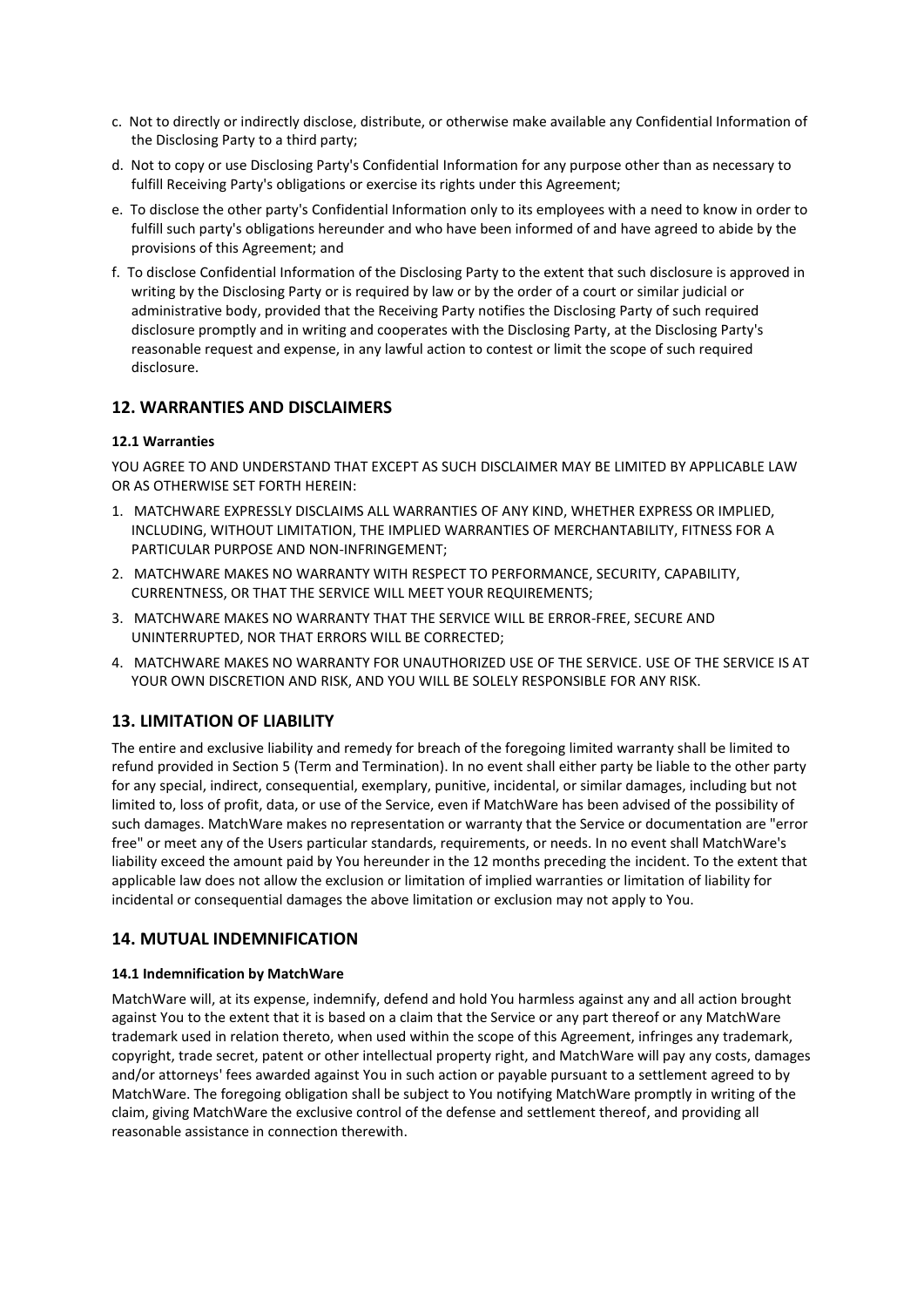### **14.2 Indemnification by You**

You will, at Your expense, indemnify, defend and hold MatchWare harmless against any and all action brought against MatchWare by a third party alleging that (i) Your Data or MatchWare's transmission or hosting thereof infringes or violates the rights of the third party (ii) Your Data and transmission of Your Data infringes or violates the rights of the third party (iii) Your use of the Service infringes or violates the rights of the third party (iv) Your use of the Service failed to comply with applicable laws, rules or regulations in its performance of this Agreement. You will pay any costs, damages and/or attorneys' fees awarded against MatchWare in such action, or any amounts paid by MatchWare under a court-approved settlement thereof, provided that MatchWare promptly give You written notification of the action and give You sole control of the defense and settlement of the claim against MatchWare.

## **15. GENERAL TERMS**

## **15.1 Entire Agreement**

This Agreement sets forth the entire agreement and understanding of the parties relating to the subject matter herein and supersedes all prior discussions between them. No modification of or amendment to this Agreement, nor any waiver of any rights under this Agreement, shall be effective unless in writing signed by both parties.

Neither this Agreement nor any of the rights, interests or obligations of either party shall be assigned or transferred by either party without the prior written consent of the other party, provided, however, that either party may assign this Agreement pursuant to a merger, acquisition, or similar transaction. All of the terms and conditions of this Agreement shall be binding upon, inure to the benefit of, and be enforceable by the respective successors and any permitted assigns of the parties.

## **15.2 Notices**

Notices under this Agreement shall be sufficient only if personally delivered, delivered by a major commercial rapid delivery courier service, delivered by facsimile transmission confirmed by first class mail, or mailed by certified or registered mail, return receipt requested, to a party at its address set forth herein or as amended by notice pursuant to this subsection. If not received sooner, notice by mail shall be deemed received seven (7) days after deposit. Who You should direct notices to depends on where You are domiciled, see Section 15.3.

## **15.3 Governing Law and Who You Are Contracting With**

Who You are contracting with depends on where You are domiciled along with the Governing Law and Jurisdiction:

| Domiciled in:                                                 | <b>MatchWare Entity</b>                                                   | <b>Notices sent to:</b>                      | <b>Governing Law</b>                                 |
|---------------------------------------------------------------|---------------------------------------------------------------------------|----------------------------------------------|------------------------------------------------------|
| North, South or Central America,<br>Australia and New Zealand | MatchWare Inc.<br>311 S. Brevard Ave.<br>Tampa, FL 33606<br>USA           | Legal Department<br>Fax: +1-813-254-<br>6654 | Florida and controlling United<br>States Federal Law |
| Scandinavia                                                   | MatchWare A/S<br>P. Hiort-Lorenzens<br>Vej 2A<br>8000 Aarhus C<br>Denmark | Legal Department<br>Fax: +4587303501         | Danish Law                                           |
| Germany, Austria, Switzerland                                 | MatchWare GmbH<br>Anckelmannsplatz 1<br>20537 Hamburg<br>Deutschland      | Legal Department<br>Fax: +4940543789         | German Law                                           |